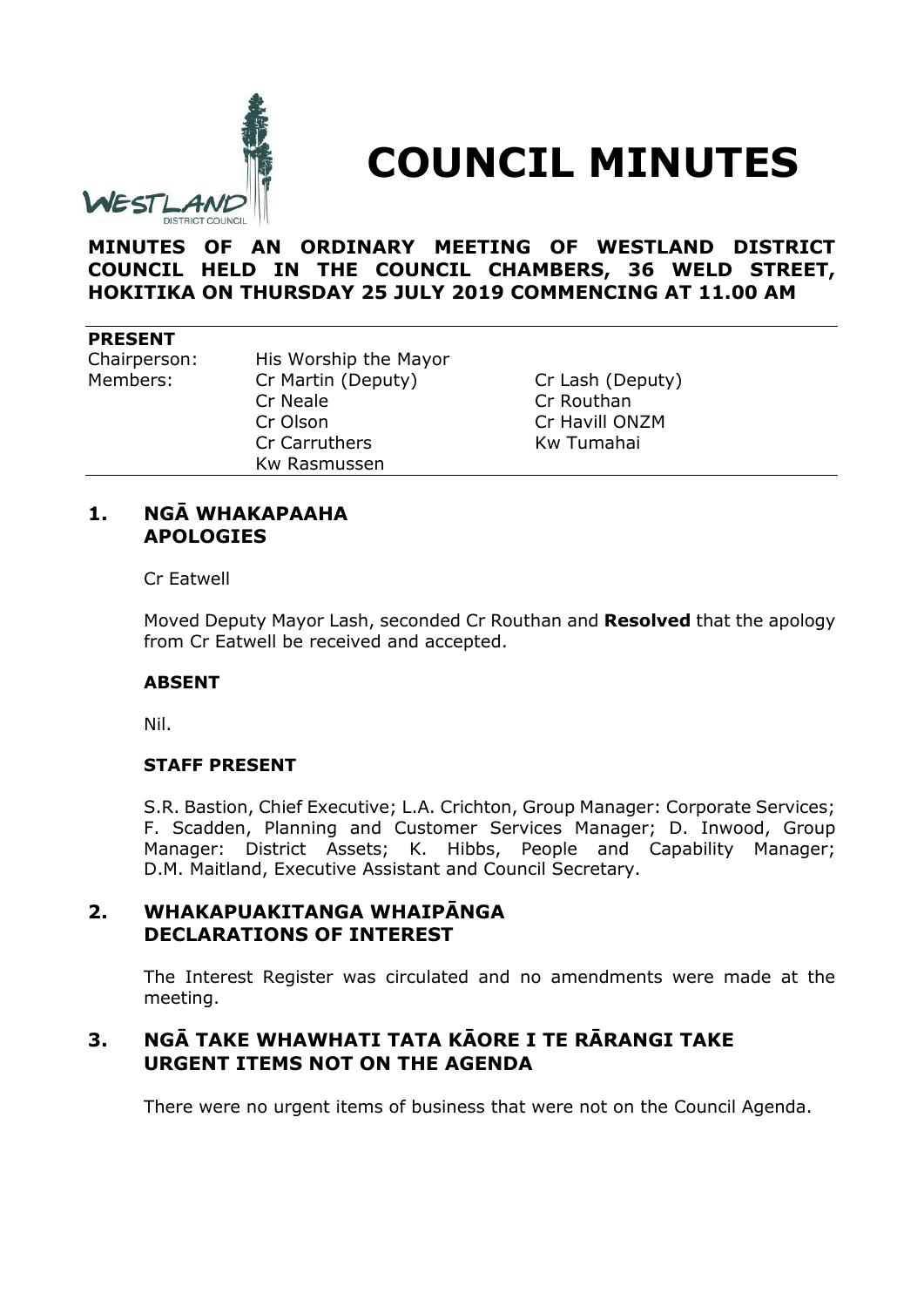# **4. NGĀ MENETI O TE HUI KAUNIHERA MINUTES OF COUNCIL MEETINGS**

The Minutes of Council Meetings were available on the Council Table as follows:

## **Ordinary Council Meeting – 27 June 2019**

Moved Cr Havill, seconded Deputy Mayor Martin and **Resolved** that the Minutes of the Ordinary Council Meeting, held on the 27 June 2019 be confirmed as a true and correct record of the meeting.

## **Extraordinary Council Meeting – 11 July 2019**

Moved Deputy Mayor Martin, seconded Cr Neale and **Resolved** that the Minutes of the Extraordinary Council Meeting, held on the 11 July 2019 be confirmed as a true and correct record of the meeting.

The following items were then taken out of order to the agenda papers:

# **6. ACTION LIST**

The Chief Executive went through the Action List as per the Council Agenda and provided the following updates:

### **Trading in Public Places**

Deputy Mayor Lash asked that the word "potential" be added to the item.

### **Responsible Camping**

 A workshop was held on the 6 July 2019. There was good representation from the community. A number of sites were deemed not practical. There will be another report back to Council after a further workshop in August to complete the process. The Bruce Bay site was deemed to be a safety issue, and other locations are being pursued, including working with private parties.

# **Report on Speed Limits**

 This item will come back for a report to the August Council Meeting and it will need to go through a Special Consultative Process.

### **Seat for Weld Lane**

Opening for the seat in Weld Lane will be on Saturday 27 July 2019.

### **Destination Westland – Pensioner Housing process**

• To be discussed at the next meeting.

### **Leaders Climate Change**

Mayor's Report to Council.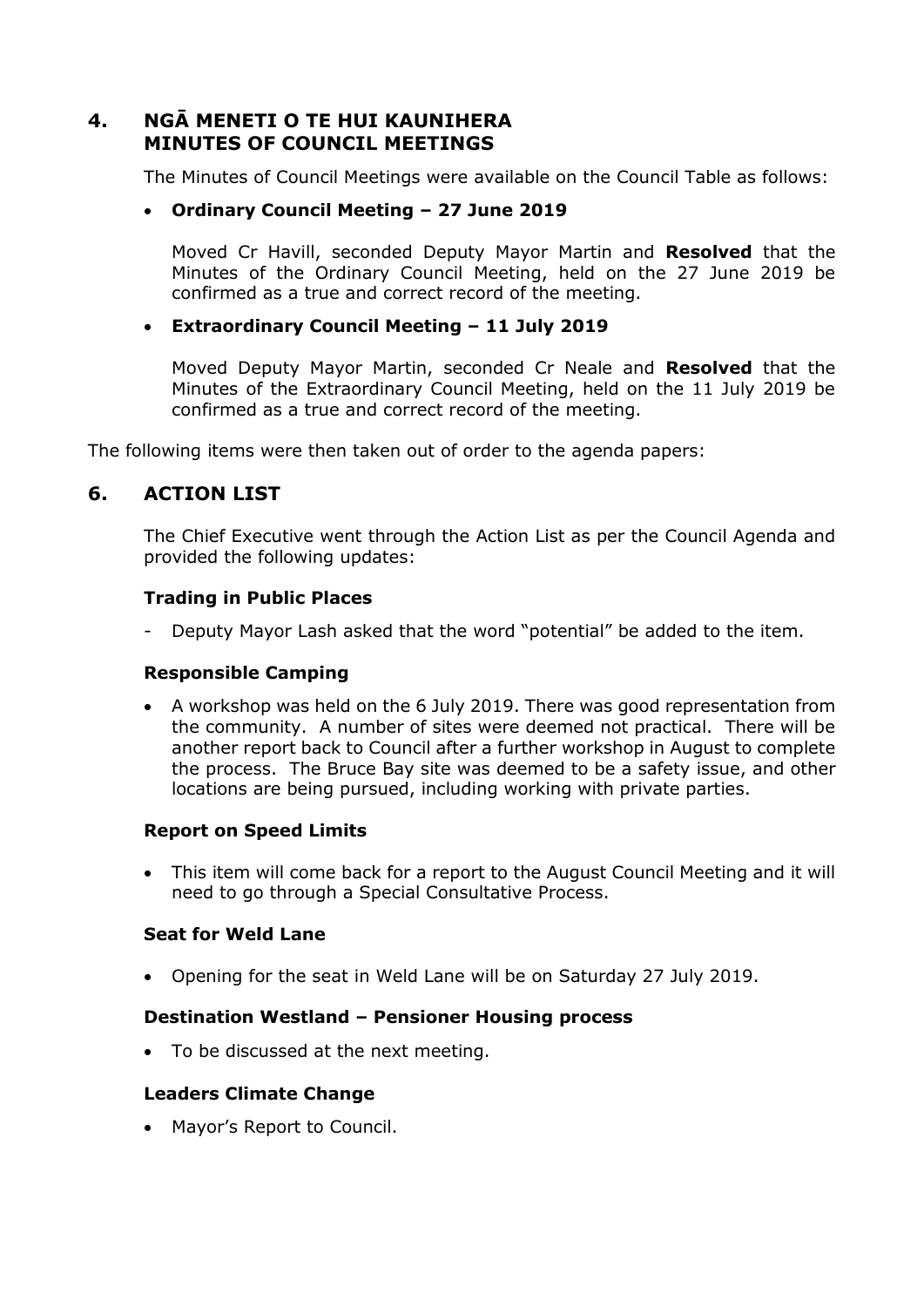## **Manatu Whakaaetanga Partnership Agreement**

To be signed at the Arahura Marae on the 22 August 2019.

## **Draft National Policy Statement for Biodiversity**

• Submission process in November 2019.

#### **Cass Square – Working Group**

 A meeting of the Cass Square working group was held with good representation across all the codes using the Square. A concept will be drawn up and go back to the working group. Cass Square has been compromised to the Wildfoods Festival that has resulted in delays to the start of the rugby season.

Moved Cr Carruthers, seconded Deputy Mayor Martin and **Resolved** that the updated Action List be received and the following items be removed from the listing as they are either underway or completed:

- **•** Events
- WHL Statement of Intent
- Thank you letter to Albert Brantley
- Cass Square
- Annual Plan

# **5. NGĀ TĀPAETANGA PRESENTATIONS**

### **New Zealand Institute for Minerals to Materials Research**

The following were in attendance at the meeting.

- Tony Hogg, Chief Executive
- Dr Mack Saraswat Chief Research Officer
- Kirsty Hollis Chief Technical Officer
- Dr John Younhgson Senior Resident Geologist

The topics covers in the presentation were as follows:

- Research moving forward
- Transforming minerals to materials.
- Identifying opportunities that will shape the future.
- Long history of poor recovery of fine gold from Westland deposits:
	- Beach leads and plant tails sampled.
	- Analysis of gold to identify reasons for plant losses.
	- Implications for recovery methods and plant design.
- New project development system with a gated mechanism.
- Spring Creek Research Laboratory.

His Worship the Mayor thanked the group for their presentation to Council and advised that he would like to see them presenting to Council at least twice a year.

Deputy Mayor Martin left the meeting at 12.01 pm and returned at 12.04 pm.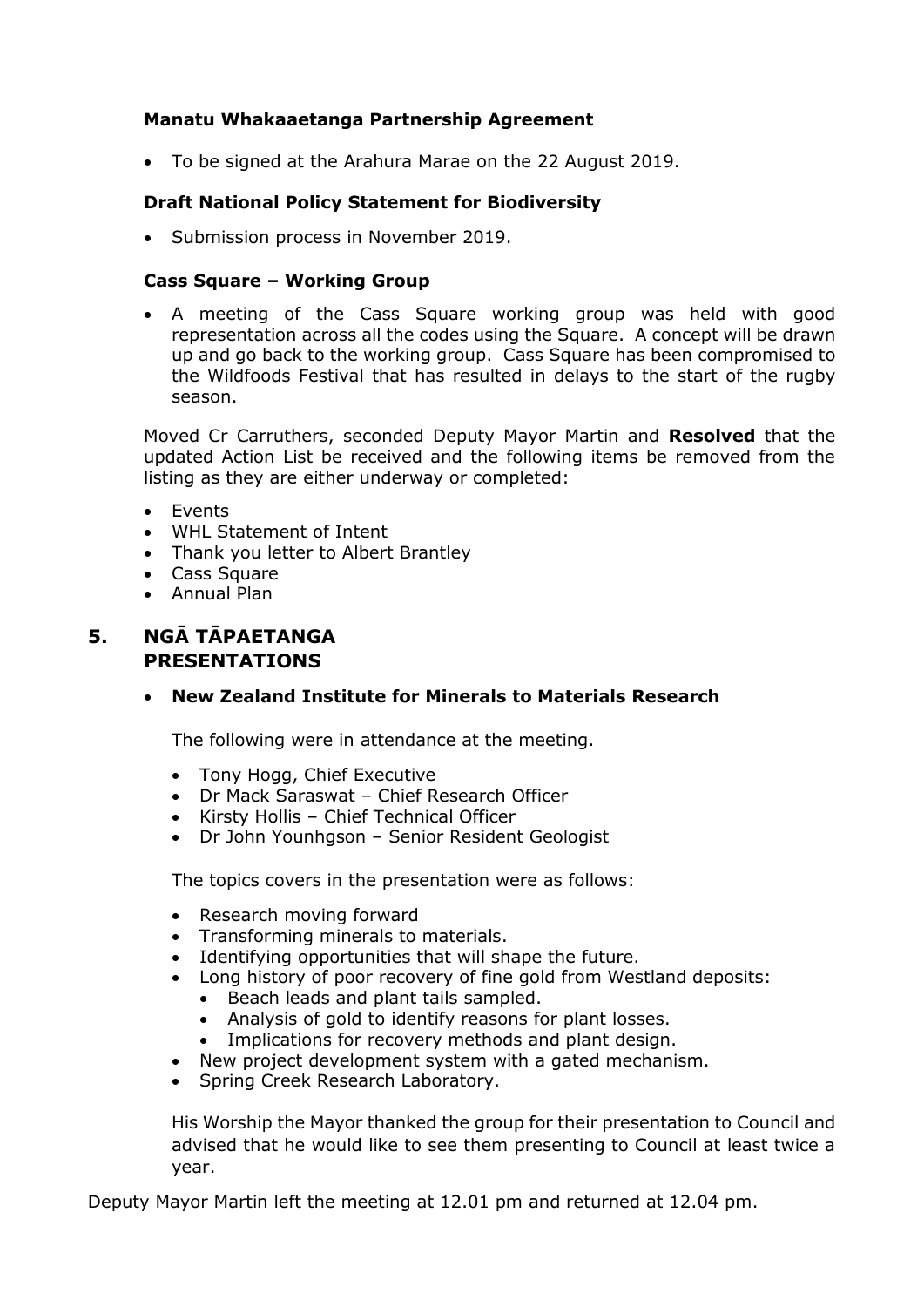# **7. PŪRONGO KAIMAHI STAFF REPORTS**

## **Relocation of Whitebaiters Walk to Gibson Quay**

The Chief Executive spoke to this item and advised that the purpose of the report is to provide Council with a recommendation from the Hokitika Reserves and Environs Community Group for the relocation of the Whitebaiters Walk from Railway Terrace to Gibson Quay.

Moved Cr Routhan, seconded Cr Olson and **Resolved** that Council approve the relocation of the Whitebaiters Walk panels with the project being funded from Council's cash reserve.

### **Haast Civil Defence and Community Development**

The Chief Executive spoke to this item and advised that the purpose of the report is to advise that due to the sale of land in Marks Road, the Haast Community, communicating through the Haast Promotions Group, would like to procure some items for the community.

Moved Cr Olson, seconded Deputy Mayor Lash and **Resolved** that funds be released from the Marks Road Reserve Fund for Stage One Purchase of Civil Defence equipment for the Haast Community.

### **Carnegie Building Project**

The Chief Executive spoke to this item and advised that the purpose of the report is to update Council on the current status of both the Carnegie Building upgrade project and funding status.

Moved Deputy Mayor Martin, seconded Cr Carruthers and **Resolved** that:

- A) Council resolves to underwrite the Carnegie Building upgrade to \$392,391 plus a total project contingency of 10%.
- B) The Chief Executive seek additional external funding to minimise or eliminate the council additional funding commitment.

Cr Routhan abstained from voting.

### **New Zealand Police**

Senior Sergeant Brent Cook, Prevention Manager, West Coast Police was unable to attend the meeting.

Inspector Jackie Corner, Sergeant Andrew Lyes and Sergeant Russell Glue of New Zealand Police attended the meeting and provided an update on the following:

- Drug and alcohol prevention initiatives.
- Targeting specific offences and driving behaviours.
- Long-term strategy and focus on how they can make a difference on impairment, distraction and speed on the roads.
- Family violence and harm.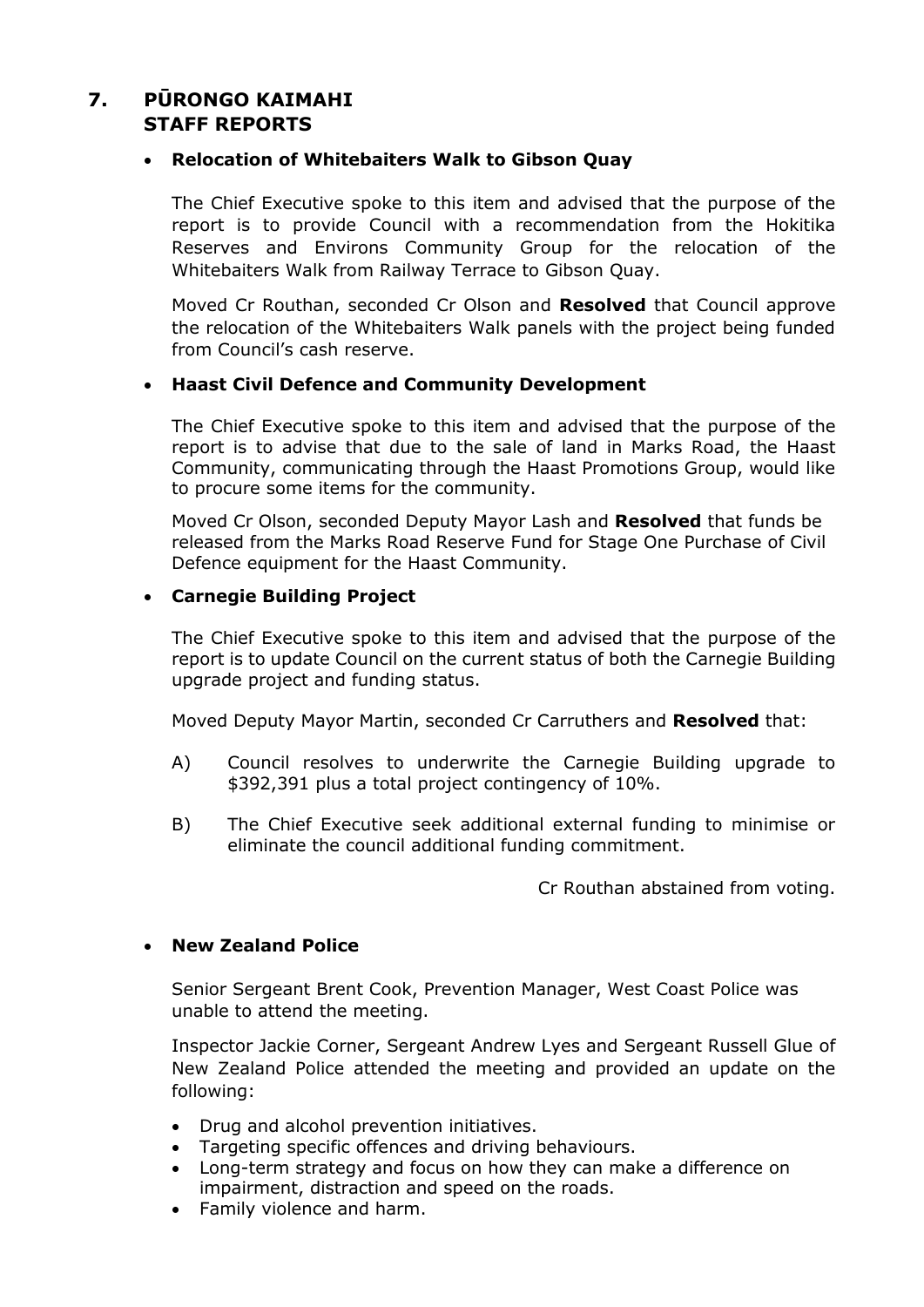- Working closely with the crime unit in Canterbury.
- The results of wastewater results, data from South Westland and Hokitika has not been captured yet.
- Noted that the Hokitika Police Station is fully staffed.
- Tourist numbers and what impact that has on the Police.

Sergeant Lyes distributed a flyer to Councillors entitled "Our Business, Policing through a culture of high performance".

Inspector Corner asked that the Police be able to provide regular input into the Safer Communities Group to safely share information and the development of that process.

His Worship the Mayor thanked the Police on behalf of Council and the communities for their involvement in the last three civil defence emergencies that they have been involved in, particularly those working in the more remote areas of Westland District.

*The meeting adjourned at 12.54 for lunch and reconvened at 1.17 pm.*

# **Chief Executive's Report**

The CE spoke to this item and provided an update on the positive aspects that are happening in the Westland District and, also any matters of significance and priority.

- Recovery from the 26 March 2019 Foods. The Regulatory Services Manager had taken on the role of Recovery Manager during this time with Council working in recovery mode and working through costings.
- Fox Landfill staff are looking at options on where to next with the landfill.
- Kumara and Whataroa Water Treatment Plant Upgrade major issue is the commissioning.
- West Coast Wilderness Trail Enhancements Old Christchurch Road has been completed, with the Lake Kaniere off-road section to be pushed out until the later part of summer. A risk assessment was undertaken which was attached to the report to Council. Work will be undertaken with Ministry of Business, Innovation and Employment on improving safety in areas of the trail.
- Sunset Point The CE advised that there has been issue with Sunset Point, some of the material that has been dumped there is not clean and work is ongoing with the contractor. Cr Carruthers queried the increased height of the armoury and will this stop rocks being thrown over the top of the sea protection. The CE advised he will take this back to the team. A copy of the proposed geometry and set out for carparks for Sunset Point was hand delivered to the Councillors.

### **Page 18 of the CE's Report relating to costs:**

The figures on Page 18 to be reinvestigated as they do not appear to be correct.

The CE's Report to Council was left as is at 1.45 pm. The CE then left the meeting and the discussion on the CE's report was suspended at this time.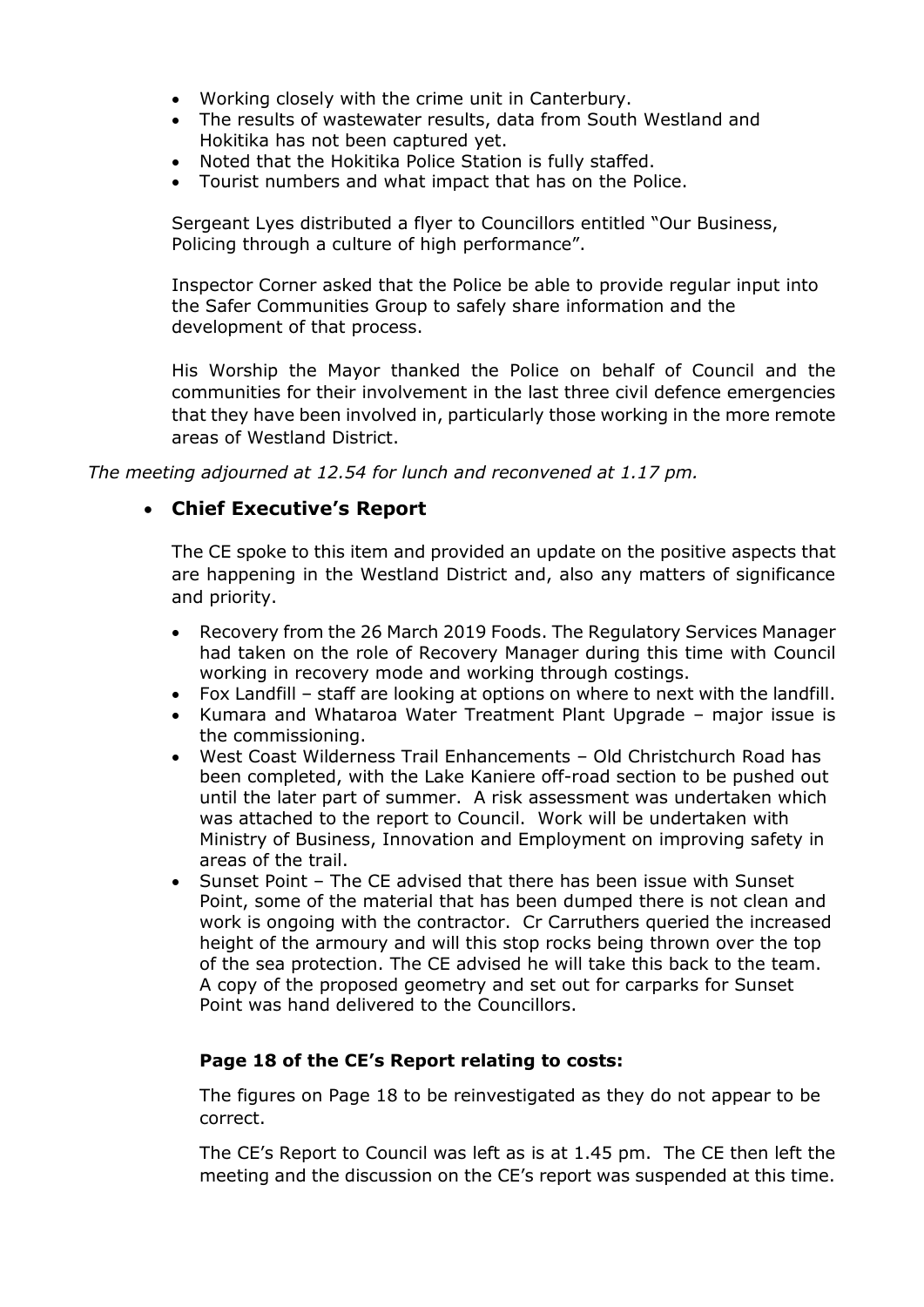The Group Manager: Corporate Services then took the position of Acting CE for the meeting at 1.45 pm.

# **Sister City Return visit to Huanggang City, China**

Deputy Mayor Martin spoke to the Report to Council which provided information on the invitation to send a delegation to attend the Tourism Expo held in Huanggang from 9-12 May 2019.

Moved Cr Carruthers, seconded Cr Havill and **Resolved** that the report from Deputy Mayor Martin be received.

# **Notice of Motion**

His Worship the Mayor had provided a Notice of Motion to revoke a resolution of Council. The Notice of Motion had been signed by His Worship the Mayor, Cr Havill and Cr Olson and was received in accordance with Section 23 of Westland District Council's Standing Orders.

(a) The resolution or part of the resolution which the member is required to revoke or alter:

"Local Government Leaders' Climate Change Declaration

The Chief Executive spoke to this item and advised the purpose of the report is to provide an update on the Local Government Leaders' Climate Change Declaration.

His Worship the Mayor advised that in 2015, Mayors and Chairs of New Zealand declared an urgent need for responsive leadership and a holistic approach to climate change. In 2017, Mayors and Chairs wholeheartedly supported that call for action and accordingly the document had been signed by 63 Mayors/Chairs.

Moved Deputy Mayor Lash, seconded Deputy Mayor Martin and **Resolved** that Council receive the information and that the document be signed.

### *Cr Routhan abstained from voting."*

(b) The meeting date when the resolution was passed:

Ordinary Council Meeting – 23 May 2019.

(c) The motion, if any, which the member proposes to replace it with:

The motion was proposed to be revoked with no replacement motion.

(d) Sufficient information to satisfy the decision-making provisions of Section 77-82 of the Local Government 2002.

A report from His Worship the Mayor was attached to the Agenda to satisfy Sections 77-82 of the Local Government 2002.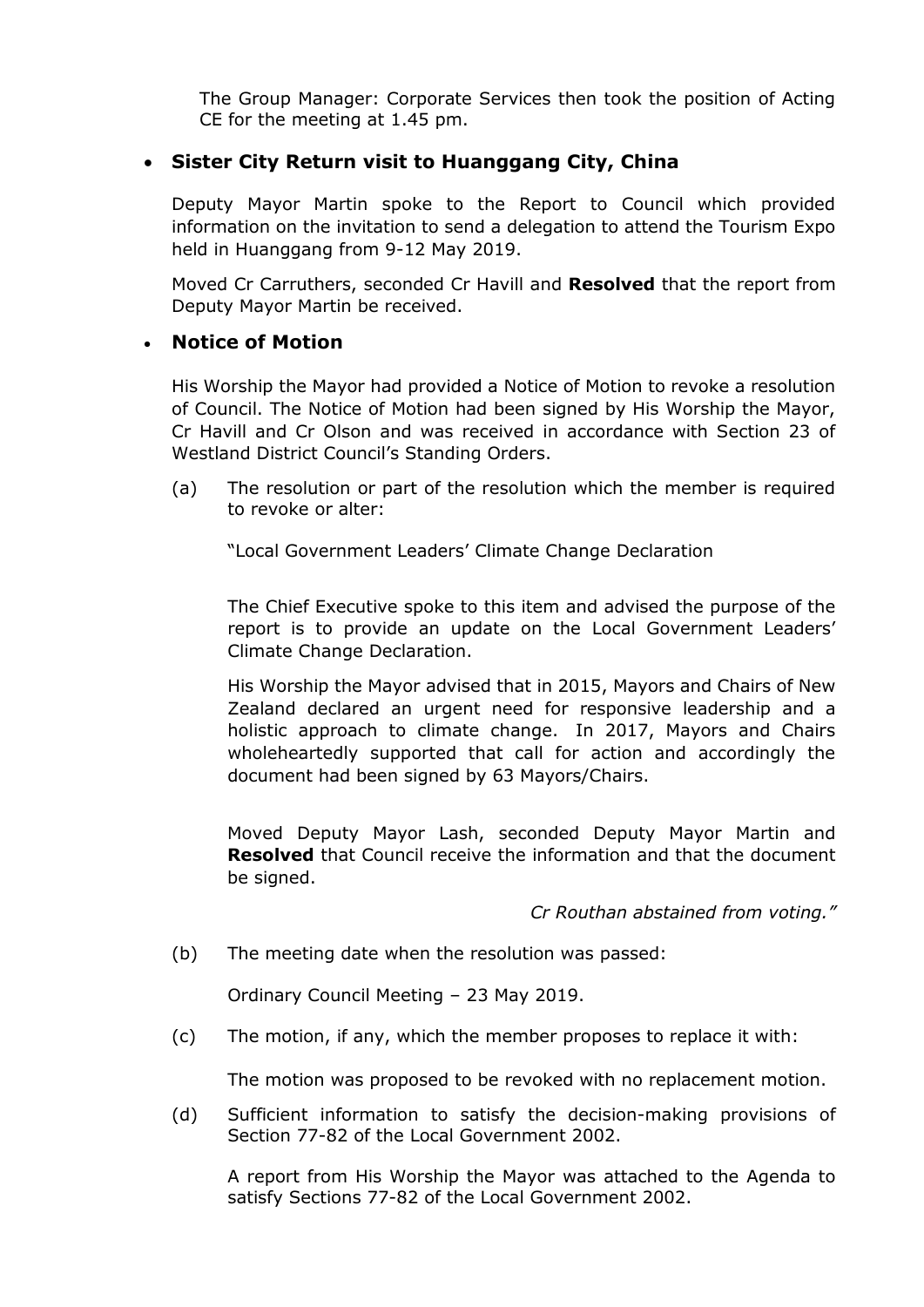The Chief Executive returned to the meeting at 2.12 pm.

Moved His Worship the Mayor, seconded Cr Olson and **Resolved** that in accordance with the Westland District Council's Standing Orders, that Council revoke the following resolution:

"Ordinary Council Meeting – 23 May 2019

Local Government Leaders' Climate Change Declaration

Moved Deputy Mayor Lash, seconded Deputy Mayor Martin and **Resolved** that Council receive the information and that the document be signed".

> Deputy Mayor Lash, Cr Neale, Deputy Mayor Martin recorded their votes against the motion.

> > Cr Routhan abstained from voting.

The result was that the Local Government Leaders' Climate Change Declaration not be signed.

The meeting then went back to the CE's Report to Council at 2.28 pm.

## **Chief Executive's Report's continued**

#### **Purchase of Generators**

This item to be put forward for next year's Annual Plan.

#### **West Coast Wilderness Trail**

 Cr Neale asked of the possibility of lowering the speed limit over the Hokitika Bridge for cycle safety reasons.

### **Emergency Rate**

 The Group Manager: Corporate Services advised that Council have budgeted \$200,000 from Year 4 through the Council's Long Term Plan for emergency funding that will be rated each year.

#### **Whataroa and Kumara Water Supplies**

 Deputy Mayor Lash asked that Council write to both the Whataroa and Kumara communities regarding their water supplies to provide an update on the current situation.

Moved Cr Carruthers, seconded Cr Havill and **Resolved** that the Quarterly Report from the Chief Executive dated 25 July 2019 be received.

# **Westland District Closed Landfills' Risk Overview**

The Group Manager: District Assets spoke to this item and advised the purpose of the report is to provide a summary of closed landfills across the District and assign each a risk classification rating. A copy of the map of landfills in the Westland District was available for Councillors to view at the meeting.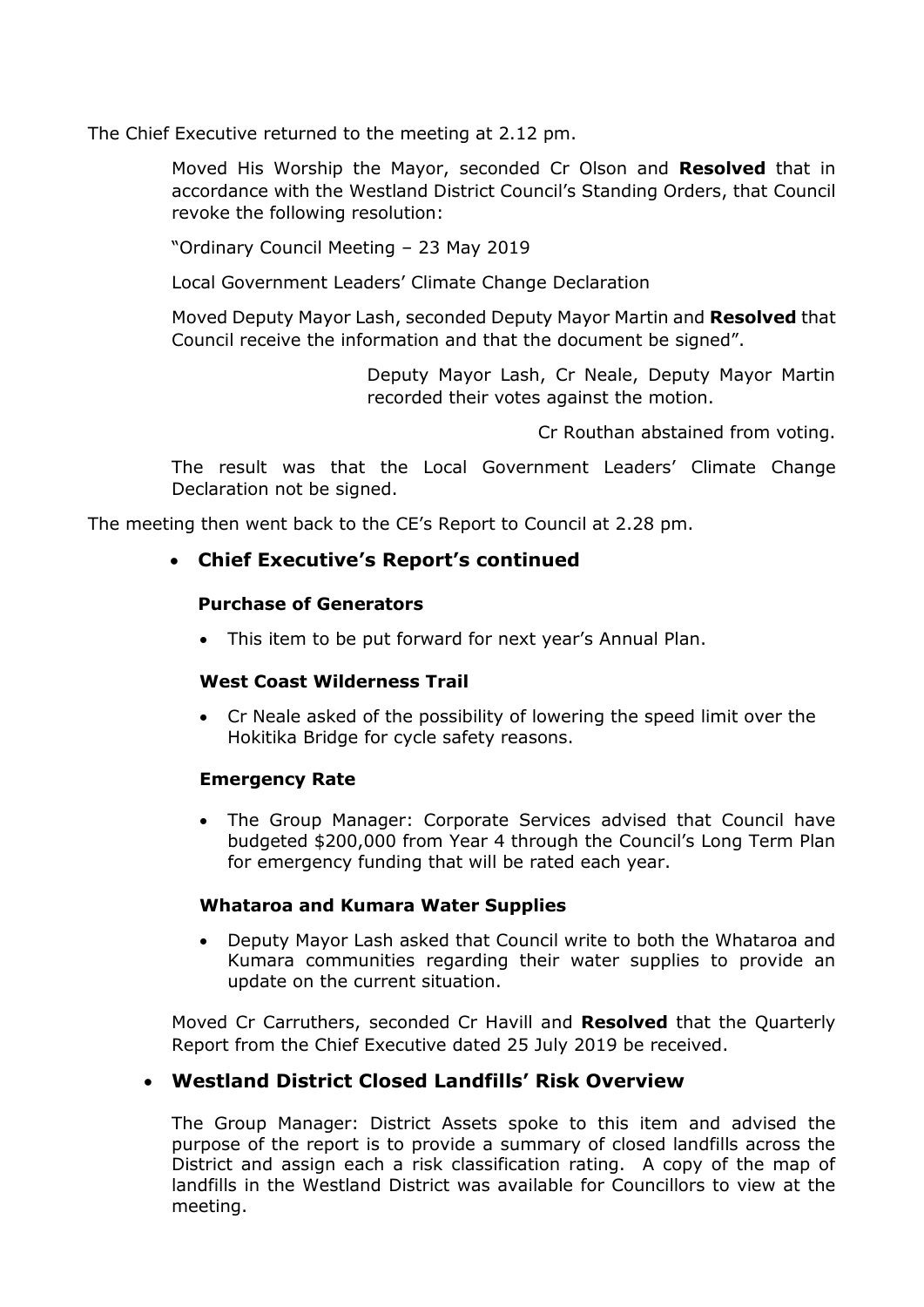Moved Deputy Mayor Lash, seconded Cr Neale and **Resolved** that:

- A) Council receive this report as an informational overview.
- B) Council support staff efforts already in progress to retrieve and verify data relating to historic landfills to build a more accurate and complete knowledge base.
- C) Council determine financial requirements over an agreed timeline.

## **8. ADMINISTRATIVE RESOLUTIONS**

Nil.

## **9. KA MATATAPU TE WHAKATAUNGA I TE TŪMATANUI RESOLUTION TO GO INTO PUBLIC EXCLUDED**

Kw Tumahai left the meeting at the meeting at 2.48 pm.

#### **The following item had been withdrawn from the Agenda:**

Contract 18-19-07 – Fox Glacier Water Treatment Plant Upgrade.

#### **The following item had been placed on the Finance, Audit and Risk Committee however this item was intended to be added to the Ordinary Council Agenda:**

Westroads Ltd Funding Proposal

Moved His Worship the Mayor, seconded Cr Carruthers and **Resolved** that:

- a) Council confirm that the public were excluded from the meeting in accordance with Section 48, Local Government Official Information and Meetings Act 1987 at 2.48 pm.
- b) Peter Cuff, Chair of Westroads Ltd and Graeme Kelly, General Manager of Westroads Ltd be permitted to remain in the meeting after the public has been excluded, because of their knowledge of Westroads Ltd. This knowledge, which will be of assistance in relation to the matter to be discussed is relevant to that matter because of the positions that they hold for Westroads Ltd and both have a working knowledge of the company, and the particular matter to be discussed at the meeting.

The general subject of the matters to be considered while the public are excluded, the reason for passing this resolution in relation to each matter and the specific grounds under Section 48(1) of the Local Government Official Information and Meetings Act 1987 for the passing of the resolution are as follows: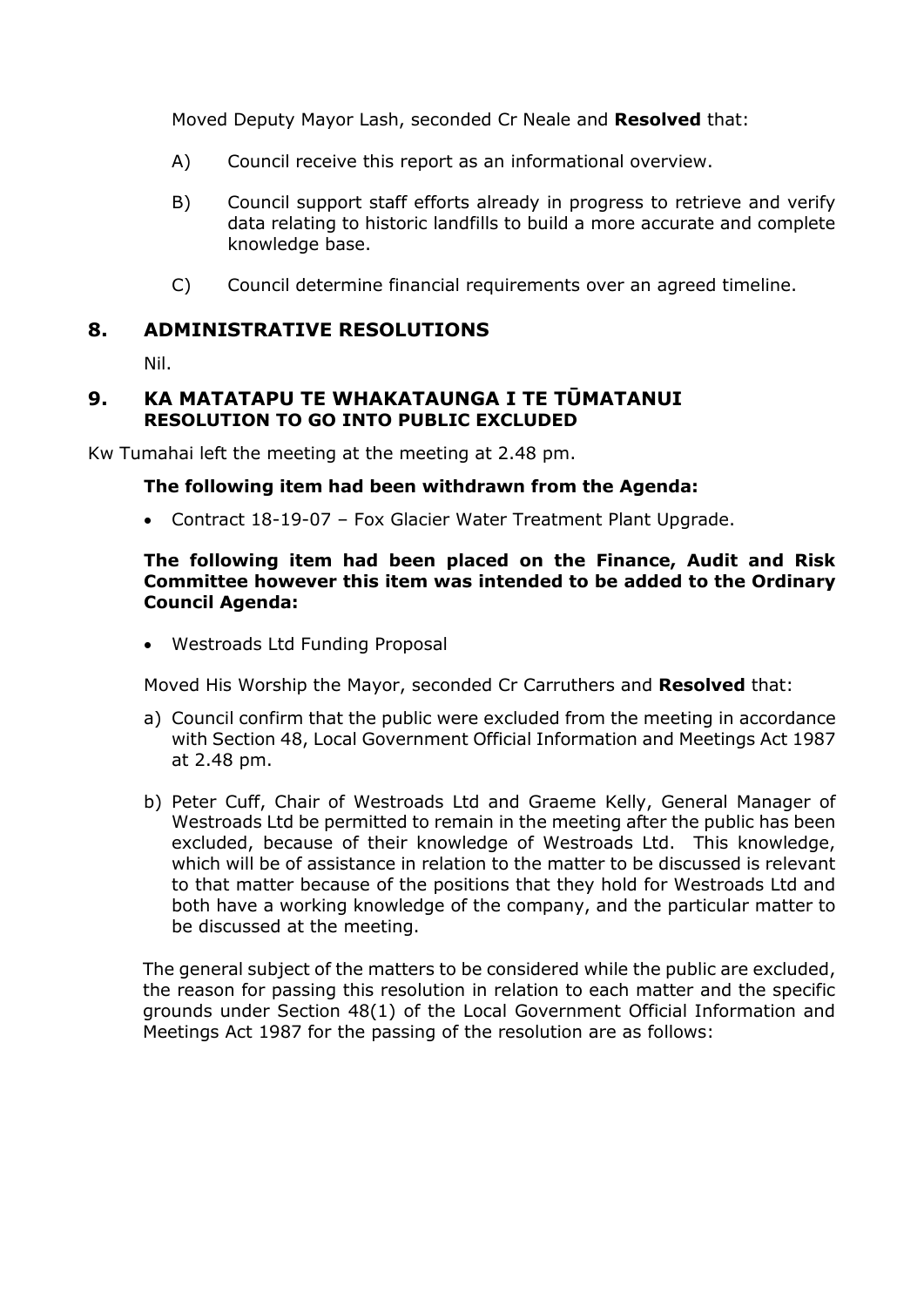| <b>Item</b><br>No. | <b>General subject of</b><br>each matter to be<br>considered                                         | <b>Reason for</b><br>passing this<br>resolution in<br>relation to each<br>matter | Ground(s) under Section<br>48(1) for the passing of<br>this resolution                                                                                                                                                                                             |
|--------------------|------------------------------------------------------------------------------------------------------|----------------------------------------------------------------------------------|--------------------------------------------------------------------------------------------------------------------------------------------------------------------------------------------------------------------------------------------------------------------|
| 1.                 | <b>Confidential Minutes</b><br>$-27$ June 2019                                                       | Good reasons to<br>withhold<br>exist<br>under Section 7                          | That the public conduct of the<br>relevant<br>of<br>part<br>the<br>proceedings of the meeting<br>would be likely to result in the<br>disclosure of information for<br>which<br>good<br>reason<br>or<br>withholding exists.<br>Section $48(1)(a)$                   |
| 2.                 | Contract<br>18-19-07 Fox<br>Glacier Water<br><b>Treatment Plant</b><br>Upgrade $-$ Item<br>Withdrawn |                                                                                  |                                                                                                                                                                                                                                                                    |
| 3.                 | <b>Westroads Ltd</b><br><b>Funding Proposal</b>                                                      | Good reasons to<br>withhold<br>exist<br>under Section 7                          | That the public conduct of the<br>relevant<br><sub>of</sub><br>the<br>part<br>proceedings of the meeting<br>would be likely to result in the<br>disclosure of information for<br>which<br>good<br>reason<br><b>or</b><br>withholding exists.<br>Section $48(1)(a)$ |

This resolution is made in reliance on sections 48(1)(a) and (d) of the Local Government Official Information and Meetings Act 1987 and the particular interests or interests protected by section 7 of that Act, which would be prejudiced by the holding of the relevant part of the proceedings of the meeting in public are as follows:

| No. | <b>Item Interest</b>                                                                                                                                                                              |  |  |
|-----|---------------------------------------------------------------------------------------------------------------------------------------------------------------------------------------------------|--|--|
|     | Protect the privacy of natural persons, including that of deceased<br>natural persons (Section 7(2)(a))                                                                                           |  |  |
|     | Enable any local authority holding the information to carry out, with<br>prejudice or disadvantage, commercial activities (Schedule 7(2)(h))                                                      |  |  |
|     | 1 & 3 Maintain legal professional privilege (Schedule 7(2)(g))                                                                                                                                    |  |  |
|     | 1 & 3 Enable any local authority holding the information to carry on, without<br>prejudice or disadvantage, negotiations (including commercial and<br>industrial negotiations) (Schedule 7(2)(i)) |  |  |